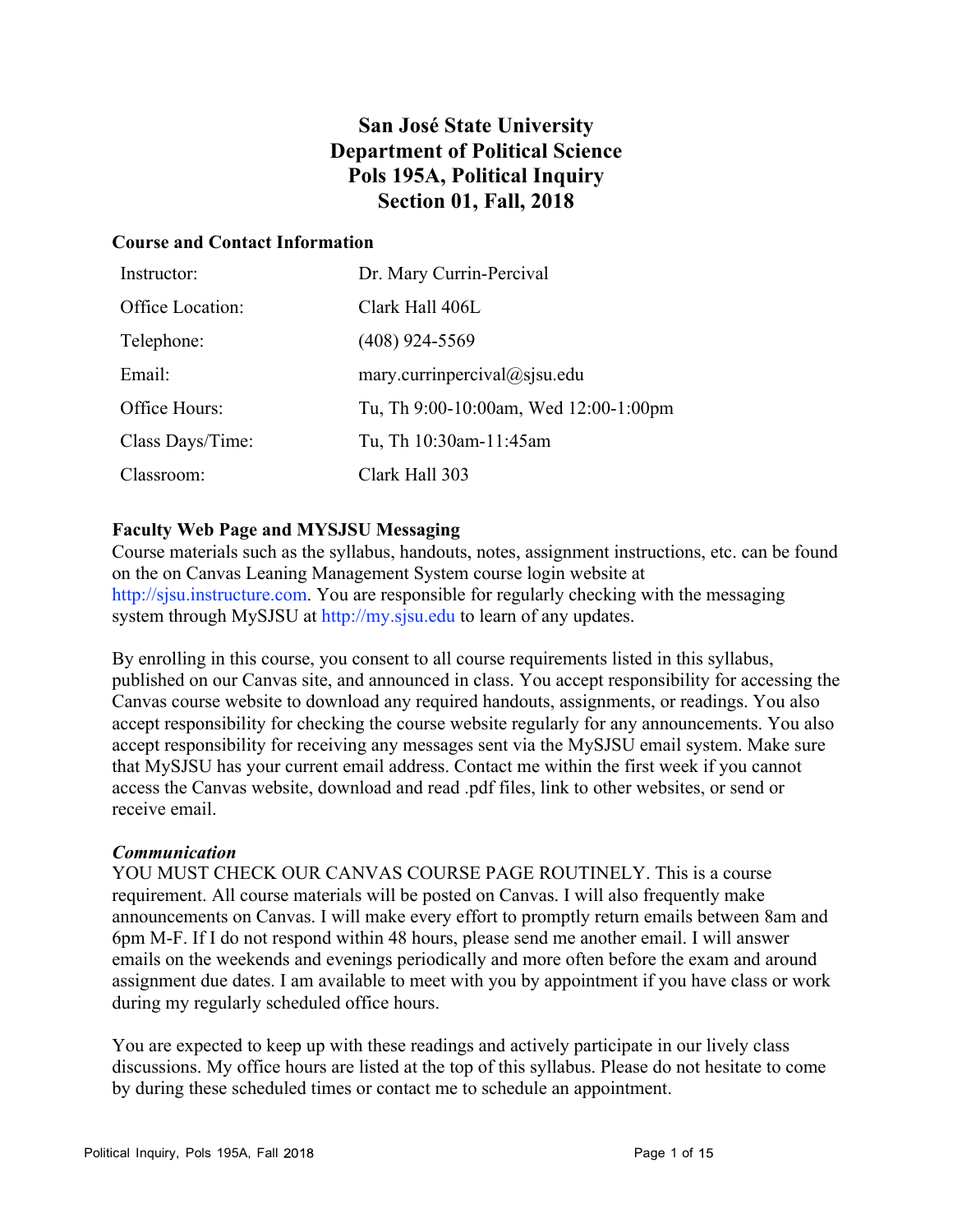### **Course Description**

Introduction to the scope and methods of political science. Beginning with research design, measurement, and ethical considerations, and including a variety of research methods including surveys, experiments, interviews, fieldwork, content analysis, and an introduction to quantitative and qualitative analysis. Notes: Should be taken junior year.

This course offers an introduction to theory and research methods in political science. It will help you to understand how theory is developed, used, and built upon by scholars in various subfields in the discipline. It will introduce you to and give you a working knowledge of research methods including but not limited to: survey research, content analysis, small-n studies, and experiments. There is no "one-size- fits-all" research method in political science and you will find researchers use different methods to attempt to answer research questions. The major project in this course is a research design for an original project that you propose. There will be a considerable amount of reading and extensive discussion of the readings each week. You are expected to keep up with these readings and actively participate in our lively class discussions.

### **Political Science Program Learning Outcomes**

Upon completion of the Political Science major program, students should be able to demonstrate the following learning outcomes.

### **PSPLO1: Breadth**

Students should possess a broad knowledge of the theory and methods of the various branches of the discipline.

### **PSPLO2: Application**

Students should be able to apply a variety of techniques to identify, understand, and analyze domestic and international political issues and organizations.

### **PSPLO3: Disciplinary methods**

Student should be able to formulate research questions, engage in systematic literature searches using primary and secondary sources, have competence in systematic data gathering using library sources, government documents, and data available through electronic sources, should be able to evaluate research studies, and should be able to critically analyze and interpret influential political texts.

### **PSPLO4: Communication Skills**

Students should master basic competencies in oral and written communication skills and be able to apply these skills in the context of political science. This means communicating effectively about politics and/or public administration, public policy, and law.

### **PSPLO5: Citizenship**

Students should acquire an understanding of the role of the citizen in local, state, national, and global contexts and appreciate the importance of lifelong participation in political processes.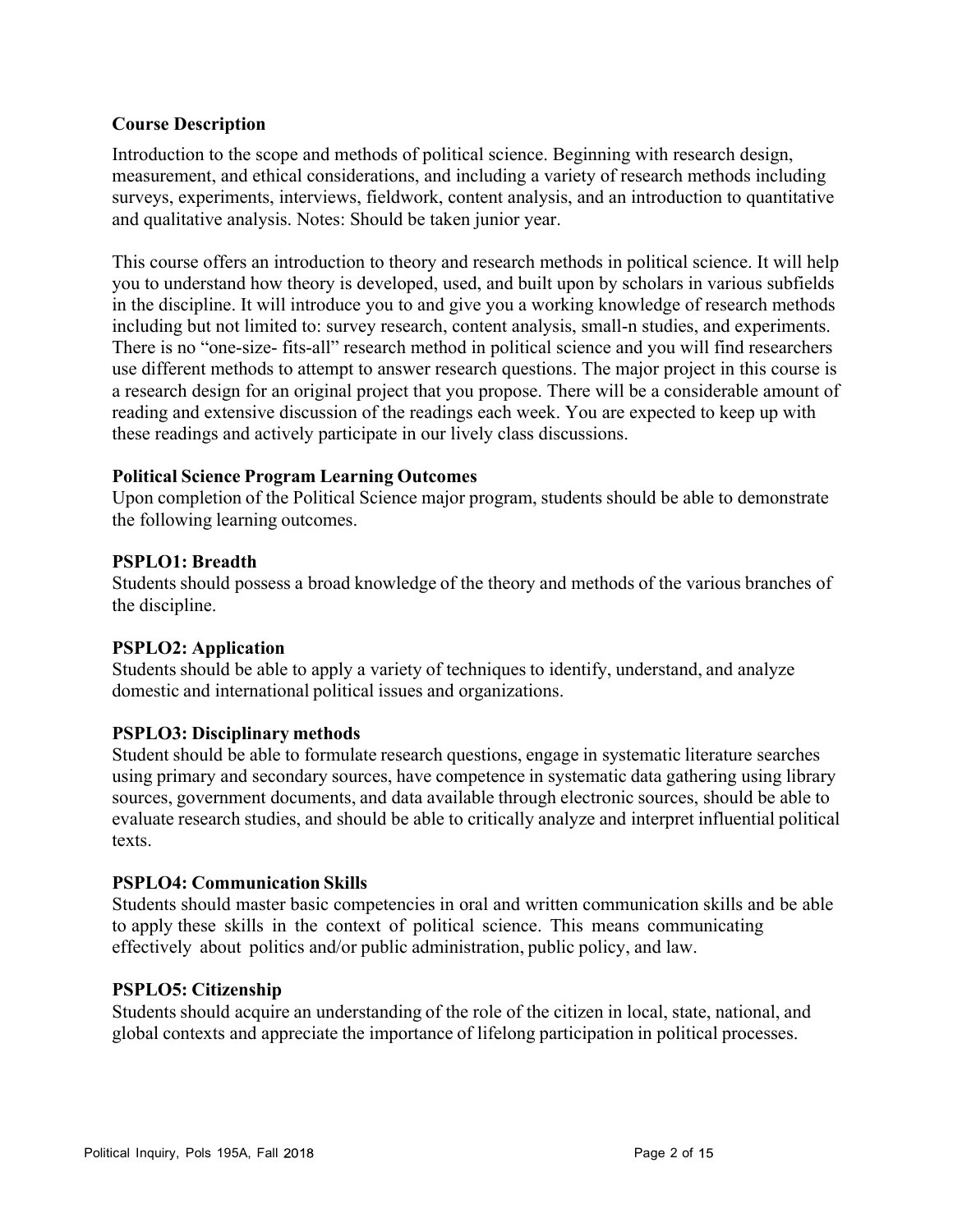### **Course Learning Outcomes**

Upon successful completion of this course, students will be able to

**CLO1.** Compare and contrast the ways social scientists study political phenomena.

**CLO2.** Develop hypotheses and measure and conceptualize variables.

**CLO3.** Match best-suited research method to research question.

**CLO4.** Construct a research design for an original social science research project.

**CLO5.** Interpret original political science research.

| <b>Mapping POLS195A Course Learning</b>                                               | Program                     | <b>Assessment Methods</b>                                             |
|---------------------------------------------------------------------------------------|-----------------------------|-----------------------------------------------------------------------|
| <b>Outcomes to Political Science PLOs</b>                                             | Learning<br><b>Outcomes</b> |                                                                       |
| CLO1: Compare and contrast the ways social<br>scientists study political phenomena.   | PLO $1, 2$                  | Quizzes, midterm exam,<br>research design, survey<br>projects         |
| CLO2: Develop hypotheses and measure and<br>conceptualize variables.                  | PLO $1, 3$                  | Quizzes, midterm exam<br>essay, measurement paper,<br>research design |
| CLO3: Match best-suited research method to<br>research question.                      | PLO $1, 2$                  | Quizzes, midterm<br>exam essay, research<br>design                    |
| CLO4: Construct a research design for an original<br>social science research project. | PLO $2, 3$ ,<br>4           | Research design                                                       |
| CLO5: Interpret original political science research.                                  | PLO $1, 3$                  | Research design                                                       |

### **Required Text**

Janet Buttolph Johnson, H.T. Reynolds, and Jason D. Mycoff. *Political Science Research Methods*, 8th ed. (2016). Sage/CQ Press. ISBN: 9781506307824. **The textbook is required.** Electronic, used, and rentals are acceptable. *Use the current edition* only as it will contain updated information and examples. The text is available for purchase in the Spartan Bookstore.

### **Other technology requirements/equipment/material**

You will need access to Qualtrics (free software available to all students, located on MySJSU homepage). You will be programming a survey in Qualtrics.

Computer labs and other resources for student use are available in: Associated Students Print & Technology Center at http://as.sjsu.edu/asptc/index.jsp on the Student Union (East Wing 2nd floor Suite 2600)

The Spartan Floor at the King Library at http://library.sjsu.edu/about/spartan-floor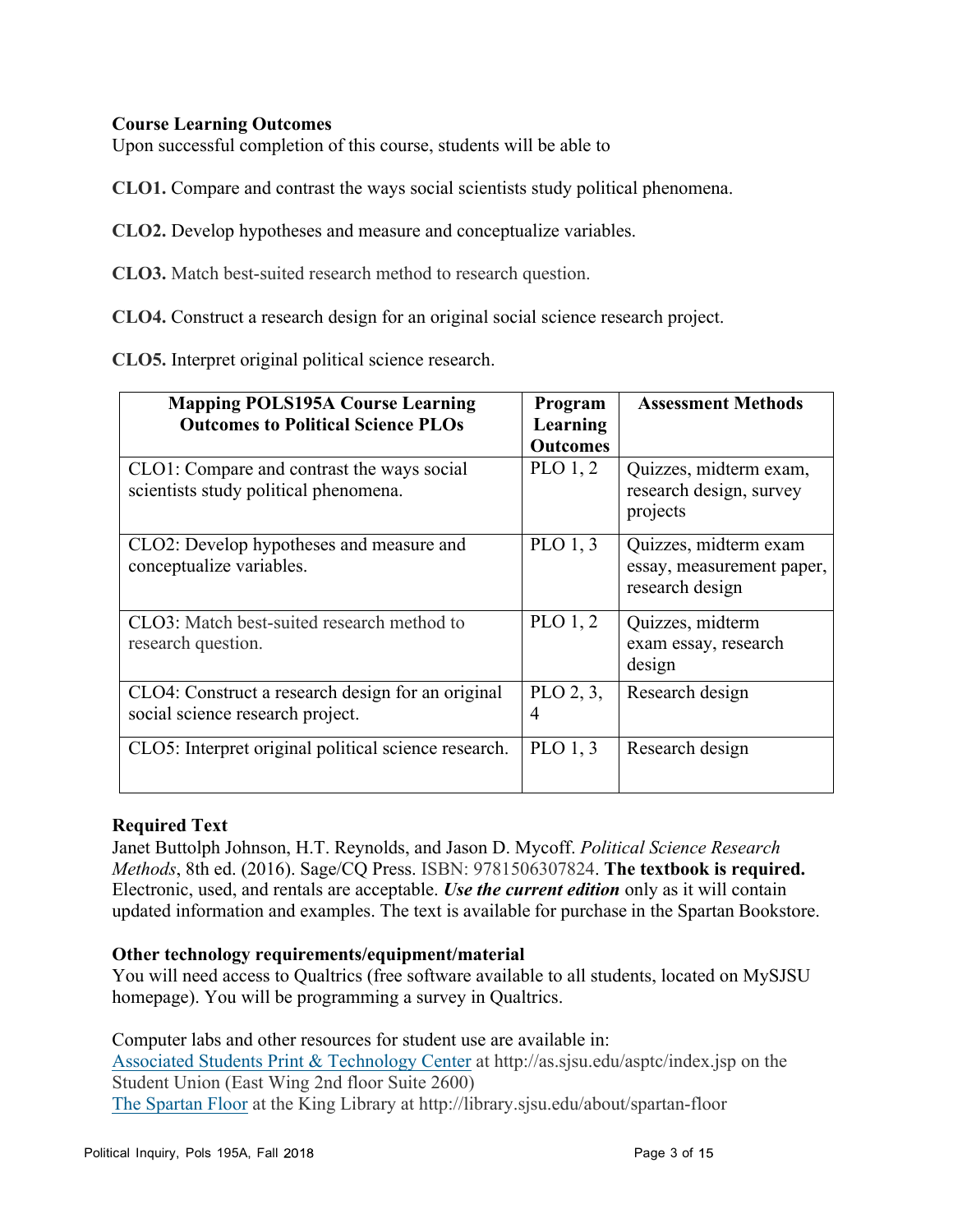Student Computing Services at http://library.sjsu.edu/student-computing-services/studentcomputing-services-center Computers at the Martin Luther King Library for public at large at https://www.sjpl.org/wireless

### **Library Liaison**

The library liaison for Political Science is available to answer questions and provide one-onone help using the library for research. His name and contact info is: Paul Kauppila, Librarian (Political Science Liaison). He can be reached by telephone (408) 808-2042 or by email Paul.Kauppila@sjsu.edu.

### **COURSE REQUIREMENTS AND ASSIGNMENTS**

### **Course Workload Expectations: Succeeding in a Four-Unit Course**

SJSU classes are designed such that in order to be successful, it is expected that students will spend a minimum of forty-five hours for each unit of credit (normally three hours per unit per week), including preparing for class, participating in course activities, completing assignments, and so on. Because this is a **four-unit course**, you expect to spend a minimum of nine hours per week, in addition to time spent in class, on scheduled tutorials, assignments, or activities. This additional unit will allow for more in-depth investigation and engagement with course topics. Careful time management will help you keep up with readings and assignments and enable you to be successful in all of your courses. More details about student workload can be found in University Policy S12-3 at http://www.sjsu.edu/senate/docs/S12-3.pdf.

### *Plagiarism Tutorial (5 points) 8/30 8pm*

You must pass all of the modules of this tutorial with a score of at least 75%. If you complete the quiz on time and earn at least 75%, you will receive 5 points for the plagiarism quiz. Please note the following:

- 1. The plagiarism tutorial is a requirement for the measurement paper and for the research design. I will not accept either paper until you submit your tutorial results (with at least 75% score) to me.
- 2. You must email your plagiarism tutorial results to me at mary.currinpercival@sjsu.edu.
- 3. The library will not send your results to me. You must forward to me the results the library sends to you. **Please send me the email with the quiz results that the library sends to you.** It will have your name, your email address, your date of completion, your score for each question, and your total score. Do not send a screenshot of your quiz results. Forwarding to me the email ensures we both have a copy that includes your information.
- 4. The quiz completion date is not the date of submission. The date I receive your email is the date of submission. Hard copies will not be accepted. The plagiarism quiz results are due by **8pm, Thursday, 8/30/18.** Late quizzes will be penalized one point per day, beginning at 8:01pm, Thursday, 8/30/18.
- 5. The tutorial can be found here: http://tutorials.sjlibrary.org/tutorial/plagiarism/index.htm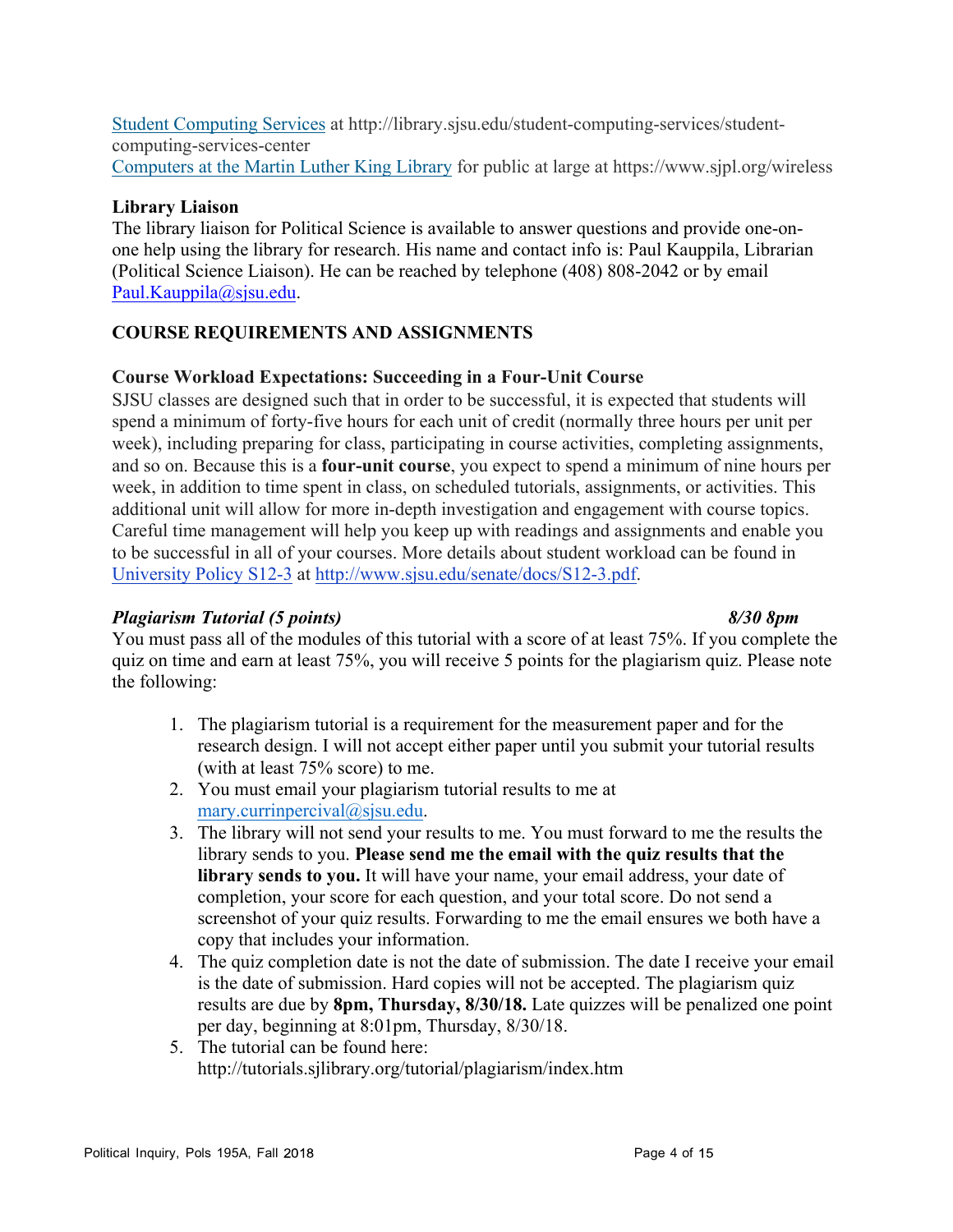### Political Inquiry, Pols 195A, Fall 2018 **Fig. 1988** and Table 1988 and Page 5 of 15

### *Syllabus Quiz (5 points) 8/28 8pm*

The syllabus quiz is worth 5 points. There will be ten questions on the quiz; each question is worth ½ point. The syllabus quiz can be found on Canvas and is due at **8pm on Tuesday, 8/28.**  Late quizzes will be penalized one point per day, beginning at 8:01pm, Tuesday, 8/28. The questions are designed to encourage you to read the syllabus thoroughly. You will be able to find every answer in our course syllabus.

### *Midterm Exam (100 points) 10/18 10:30am*

The midterm exam will cover the material learned in the first half of the course and will consist of a multiple-choice section worth 40 points (20 questions; 2 points each) and an essay section (2 essays worth 30 points each). Make-ups will only be allowed in accordance with the make-up policy described later in this syllabus. The midterm will be held on October 18<sup>th</sup> at 10:30am.

### *In-Class Quizzes (40 points) multiple assignment dates*

There will be four quizzes (worth 10 points each) covering the assigned readings, given in class or on Canvas. See the course schedule for quiz dates. Quizzes will generally be multiple choice, true/false, fill-in-the-blank, and/or short- answer. Quizzes are designed to help prepare you for the midterm exam and to help reinforce important components in the second half of the semester.

### *Community survey project (55 points) multiple assignment dates*

Political scientists utilize surveys to a great extent. In this class, we will examine different types of survey methodology and participate in two survey projects. In the first project, each student will complete one shift (3 hours) conducting surveys for the Viva CalleSJ Project, a City of San Jose, Mineta Transportation Institute, and CommUniverCity project. The survey will be conducted on Sunday, September 23, 2018 from 10am-3pm. This is a graded course assignment. You will be trained for this project (please see the course schedule for the training date).

Each of the following will factor into your grade on this assignment: your participation in the mandatory training, your completion of an IRB Human Subjects Module, your completion of all of the interviewing hours, and your adherence to the survey instrument, policies, and training during the fielding of the survey. Please be advised that I am not the principal investigator for this survey. If you miss the in-class training, it is your responsibility to contact the Dr. Asha Weinstein Agrawal to make up this training. You must then make sure that Dr. Weinstein Agrawal notifies me when you make up the training. I ill post her contract information on Canvas, along with additional details about the project. Please let me know within the first two weeks of the course if you have an event scheduled for the survey date that would fall under the make-up policy.

| <b>Total points for project Viva CalleSJ Survey Project</b>         | up to 55 points   |
|---------------------------------------------------------------------|-------------------|
| Graded participation in survey project 9/23/18 10am-3pm             | up to $25$ points |
| Graded participation in training session 9/18/18 (in-class)         | up to $10$ points |
| Graded participation in training session 9/13/18 (in-class)         | up to $10$ points |
| Completion of Student IRB Training with at least 75% on all modules | 10 points         |
| Here are the point values for each component of the project:        |                   |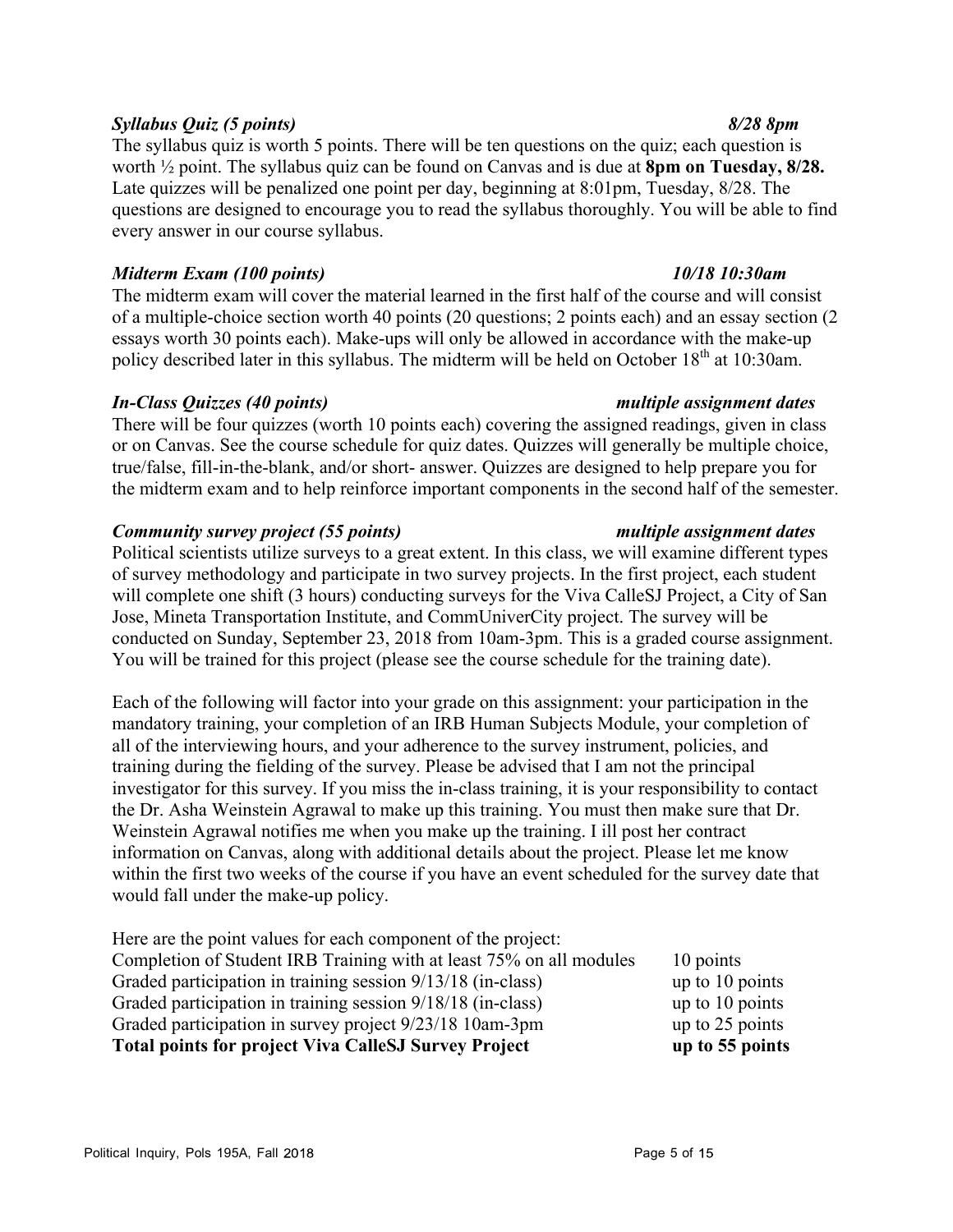### *Measurement Paper (25 points) 10/16 11:45am*

This measurement paper is one part of your larger research design due at the end of the semester. Completing this part of the paper early gives you an opportunity to obtain early feedback on your project. I will provide a prompt for the measurement paper in week three. The measurement paper is due on October  $16<sup>th</sup>$  at the end of class (Hard copies only). Late measurement papers will be penalized one letter grade per day, beginning at 11:46am on October 16<sup>th</sup>.

\*\*\*\*IMPORTANT\*\*\*\* You must complete and pass (with at least 75% total grade) the plagiarism quiz in order for your papers to be accepted for this course. I will not accept any paper until you have forwarded the email the library sent to you with your plagiarism quiz results. See the link in this syllabus. Even if you failed to complete the plagiarism quiz in time to earn points on the quiz, you must still complete it in order to submit any paper for this course.

### *Online Survey Construction Project (100 points) 11/27 8pm*

You are going to construct an original short online public opinion survey using the skills you learn in this class. This survey project is also highly related to your research design. You will be trained on Qualtrics survey software in our classroom during in-class training sessions. The training days listed in the syllabus are the only training days available. Be certain to note these days in your schedule. These are regularly scheduled class meetings. You may work as a group on a survey if your questions fit logically within a group survey and your group survey will not take longer than 15 minutes to complete. Your grade will be affected by the total survey however, so keep this in mind when deciding whether you would like to work with a group. I will elaborate upon this in detail when we review the project in class.

Your points on this project will be based on the quality of your survey instrument (questionnaire wording and ordering and Qualtrics programming). I will elaborate upon this exciting assignment in class and in a prompt posted on Canvas by week five. The online survey construction project is due by 8pm on November  $27<sup>th</sup>$ . Late projects will be penalized one letter grade for every day they are late, beginning at 8:01pm on November  $27<sup>th</sup>$ . You may submit your survey early.

### *Research Design (100 points) 12/12 12pm*

The major assignment for this course is a 10-12-page research design for an original research project you propose to study. You will use the skills learned throughout the course to complete this project. **You will not actually have to collect data for the RD.** The research design is a comprehensive outline of how you would conduct the project, including a description of the online survey you designed for your project. Your research design will include a discussion of your research question(s), a review of the relevant scholarly literature, a discussion of the theory upon which your hypothesis(es) is/are based, a discussion of your hypothesis(es), your measurement, your survey design and your expectations.

I will elaborate upon this project in class and give you a detailed prompt for the assignment. The research design is **due in person (hard copies only) by 12pm on December 12th.** This is the end of the final exam period scheduled for this class. Late research designs will only be accepted in accordance with the make-up policy. **If your research design is late and your reason for submitting it late does not fall under the make-up policy, you will receive a "0"** 

### Political Inquiry, Pols 195A, Fall 2018 and the control of the control of the Page 6 of 15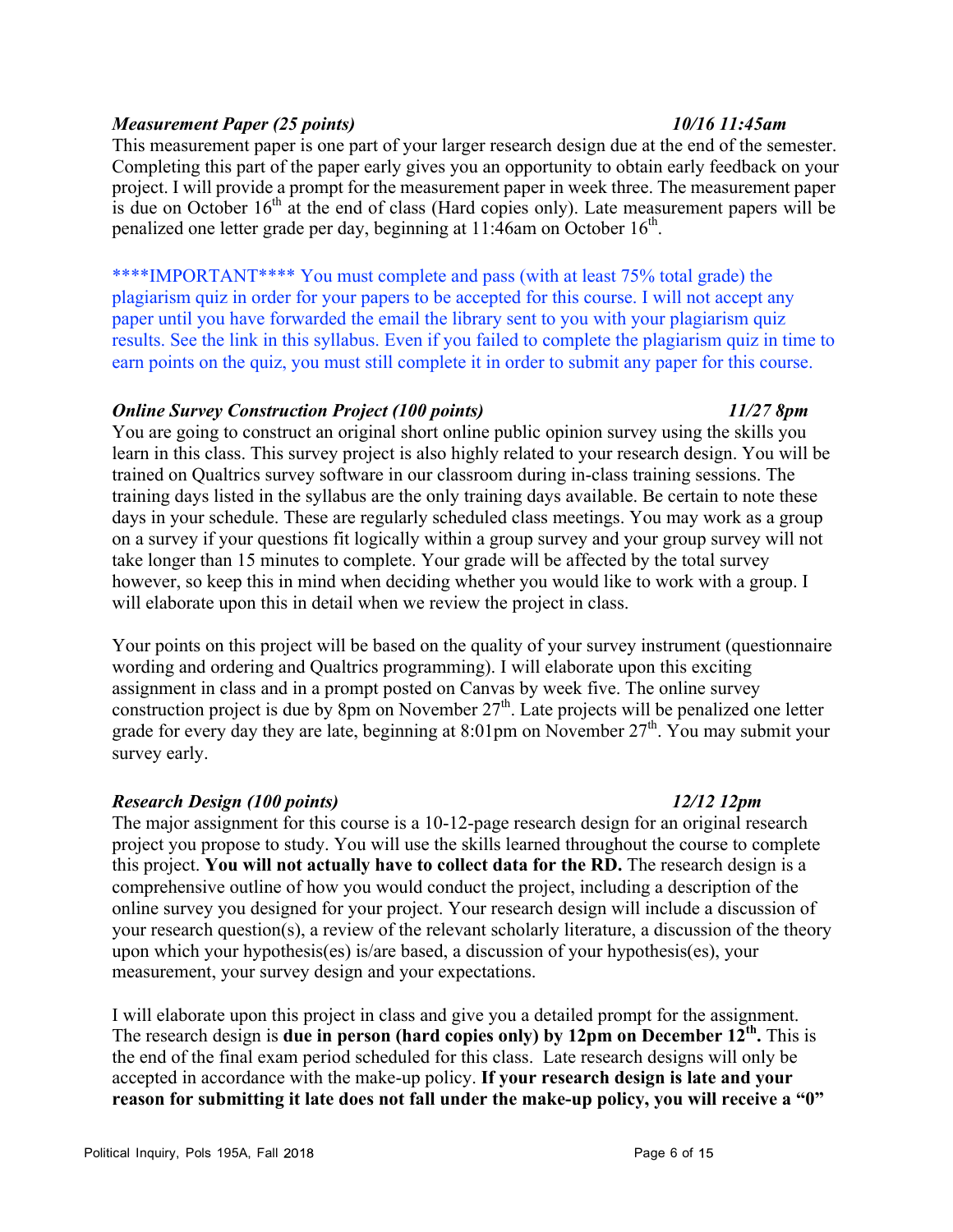**on the research design.** See additional information about submission in the final evaluation section below.

### **Final Evaluation**

There is no in-class final exam in this course. The final evaluation is the research design. The research design is **due in person (hard copies only) by 12pm on December 12th.** This is the end of the final exam period scheduled for this class.

Submit your research design **in person to me** in Clark Hall 406L. I will be in my office during our scheduled final exam period 12/12/18 (9:45am-12pm). You may bring your RD to me during this final exam period or you may bring it to me in office hours, on the last day of class, or to my office by appointment. You must sign the research design submission sheet when you submit your research design. Do not place your paper under my office door or in my mailbox. Do not submit it to one of my colleagues or to a member of the Pols Department staff. **You must submit it to me personally in order for it to be considered submitted.**

**Late research designs will only be accepted in accordance with the make-up policy.** If your research design is late and your reason for submitting it late does not fall under the make-up policy, you will receive a "0" on the research design. See the Late/Make-up Policy in this syllabus for further information.

### **Grading Information**

NOTE that University policy F69-24 at http://www.sjsu.edu/senate/docs/F69-24.pdf states that "Students should attend all meetings of their classes, not only because they are responsible for material discussed therein, but because active participation is frequently essential to insure maximum benefit for all members of the class. Attendance per se shall not be used as a criterion for grading."

### **Grading Information**

The prompts for the measurement paper and research design will be posted on Canvas. Your grades for each will be based upon the following:

- 1) how well the assignment addresses the points/questions in the prompt
- 2) the quality of arguments and conclusions-are these logical and backed up by research. in political science and related disciplines?
- 3) the quality (and appropriate quantity) of the sources cited as well as the proper use of APA or APSA formatting
- 4) the quality of the writing

There will be specific questions in the prompt that must be addressed. Failure to adequately address these questions will result in a loss of points. There is a specific source requirement for each assignment to ensure that your work is grounded in political science research. If your work does not meet the source requirements, you will not receive a passing grade on the assignment. I am happy to meet with you to assist in this area. Please also contact our research librarian.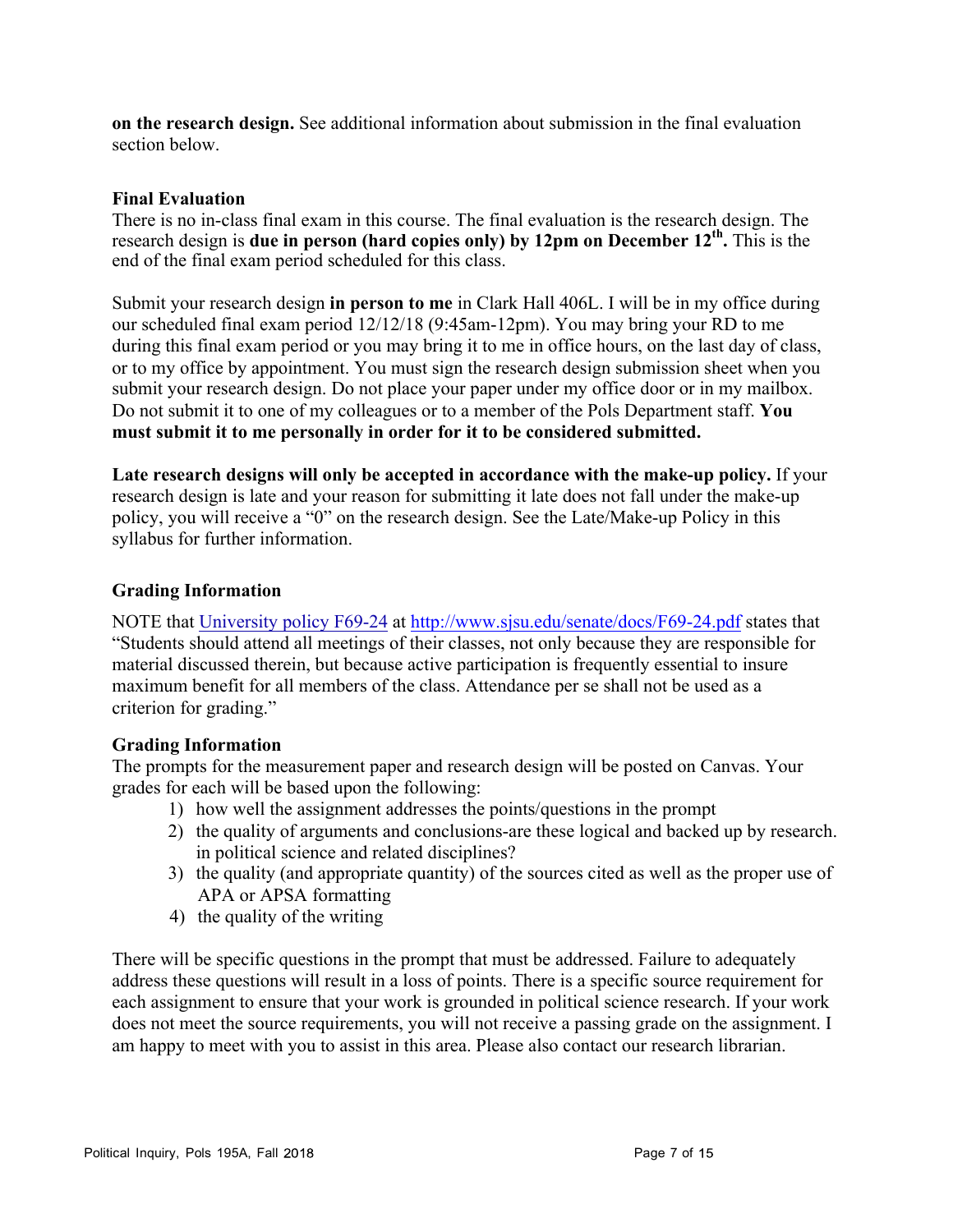Failure to consistently and correctly adhere to either APSA or APA citation format will result in up a letter grade penalty. Failure to cite sources will result in a failing grade (please see the university's policy on plagiarism).

Feel free to see me in office hours or make an appointment with me to go over questions about your paper to review a rough draft. I cannot read paper drafts by email. I encourage you to get started early on your paper.

### **Determination of Grades**

Your grade will be calculated as follows. You may keep track of your grade in the class on the CANVAS course website.

|                                           | Points |
|-------------------------------------------|--------|
| Plagiarism Tutorial                       |        |
| Syllabus Quiz                             |        |
| Midterm Exam                              | 100    |
| In-Class Quizzes                          | 40     |
| Community Survey Project                  | 55     |
| <b>Measurement Paper</b>                  | 25     |
| <b>Online Survey Construction Project</b> | 100    |
| <b>Research Design</b>                    | 100    |
| Total                                     | 430    |

Your final grade will be calculated by dividing your total points by 430. For example, consider the following: Total points =  $365$ .  $365/430 = 0.848 = 84.8\%$ . Using the scale below, this individual would be assigned a B.

Final letter grades for the course will be assigned based on the following scale:

| $100\% - 98 = A +$ | $97-93\% = A$       | $92\% - 90\% = A$   | $89\% - 87\% = B +$ |
|--------------------|---------------------|---------------------|---------------------|
| $86\% - 83\% = B$  | $82\% - 80\% = B$   | $79\% - 77\% = C +$ | $76\% - 73\% = C$   |
| $72\% - 70\% = C$  | $69\% - 67\% = D +$ | $66\% - 63\% = D$   | $62\% - 60\% = D$   |
| $59\%$ or less = F |                     |                     |                     |

### **Extra credit**

There will be occasional extra credit opportunities offered in class. They **will not be announced in advance.** These usually consist of group research and short write-ups on the topics of the day.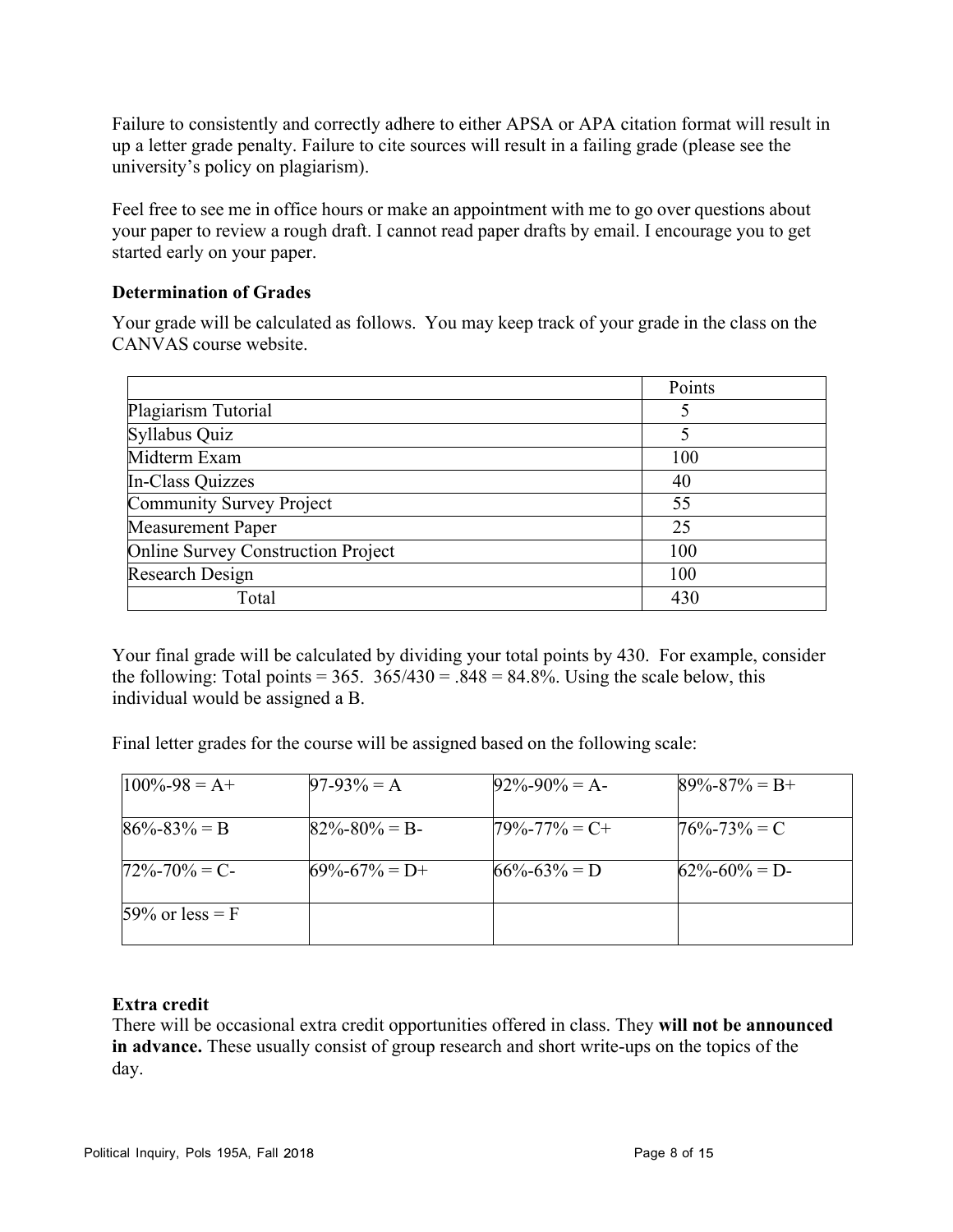You will also have an opportunity to watch a documentary, attend a political talk, or attend political event and write a short response paper for extra credit added to your midterm exam. I will elaborate upon this (and announce events and talks) later in the semester.

Make-up extra credit opportunities will only be offered in accordance with the make-up policy below.

### **Make-up/Late Policy**

There are no make-up exams, papers, in-class activities, or extra credit without appropriate documentation (serious medical illness or serious medical emergency, religious holiday, preapproved university-sanctioned event or activity, military orders, family emergency) that you were unable to complete the assignment on time or participate in class. Please note the dates of the training sessions, assignments, and quizzes and let me know if you have a universitysanctioned event (with documentation) within the first two weeks of the course. These are graded activities that contribute toward your total grade on these projects. This is not an attendance grade.

If you are seriously ill, you must notify me as soon as possible by email or on my office phone that you will be unable to complete an assignment on time. Except in cases of documented medical emergency, you MUST notify me **before** the scheduled assignment. Out of fairness to your colleagues, work, missing an alarm, and generally not feeling well will not be accepted excuses for missing assignments or attending a class activity. Be certain you schedule all of our assignments right away. If you have a vacation or social obligation, considering taking this course during another session, as these types of events do not fall under the make-up policy. Do not schedule job interviews or other events on assignment days. Late papers will be graded; however, late papers will be penalized one letter grade for 24-hour period they are late.

### **Classroom Protocol**

### *Cell phones, laptops, and other electronic devices*

You are welcome to keep your cell phone on vibrate for emergency messages. Please keep it out of sight so you are able to stay focused on our class. I prefer a laptop-free classroom, except on designated dates. If you prefer to take notes only on your laptop or other electronic device, you must sit in the front two rows of the classroom only. Please reserve the front row for students using laptops. You may not use typed notes during the midterm exam, regardless of your notetaking style in class. **Only two pages (8 ½ x 11 inches, double-sided) of handwritten notes will be allowed during the midterm exam. Please be certain you are clear on this policy.** *Attendance and participation*

It is expected that you will attend class regularly. If you miss class, please notify me as soon as possible. It is your responsibility to find out what you missed. Please come to class on time. If you are late, please do not be disruptive. If you know that you need to leave early, let me know before class and sit near the door. Every student is expected to participate in class discussion regularly. The class is more enjoyable and lively when we are all participating.

### **Consent for Recording of Class and Public Sharing of Instructor Material**

University Policy S12-7, requires students to obtain instructor's permission to record the course and the following items to be included in the syllabus: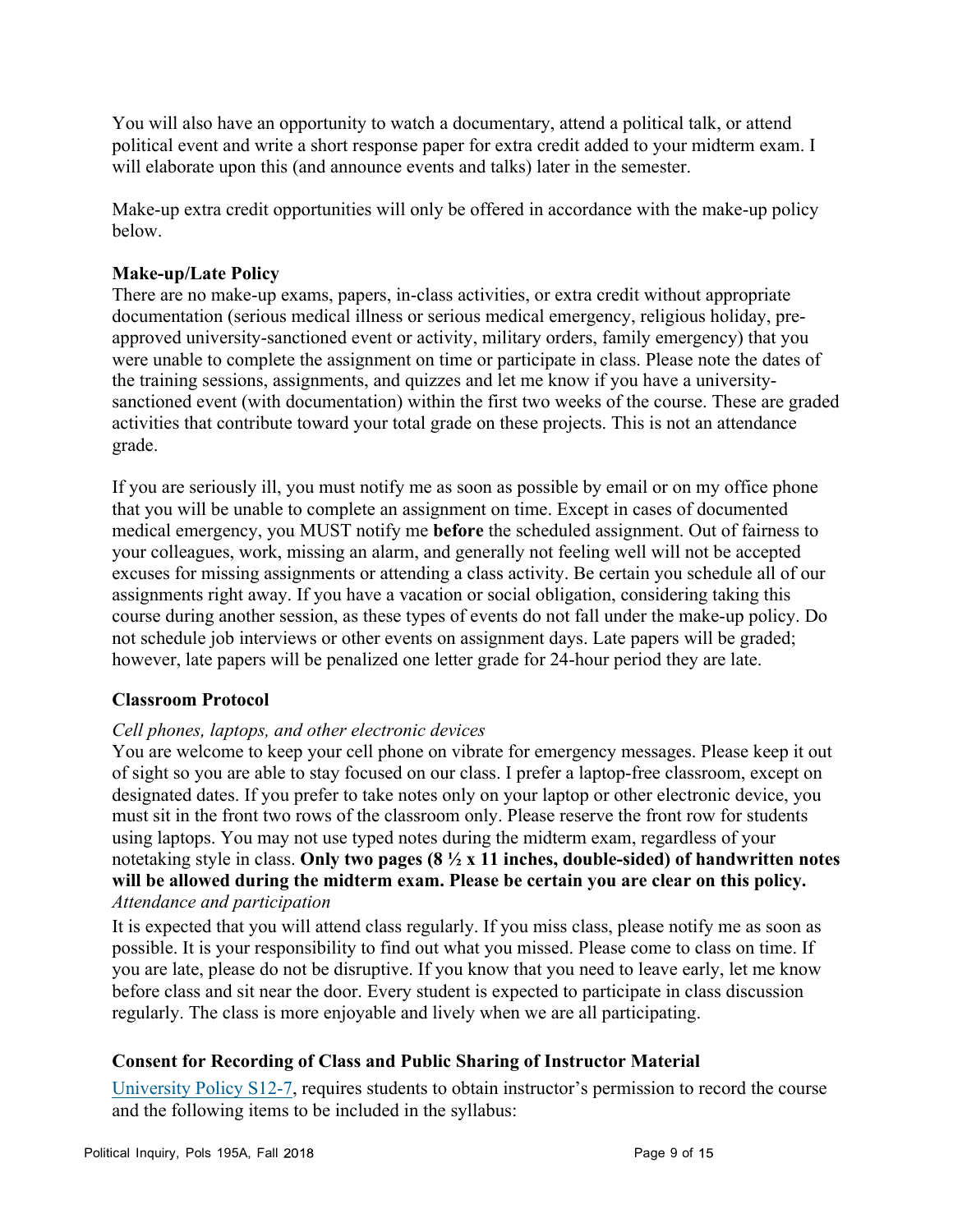- "Common courtesy and professional behavior dictate that you notify someone when you are recording him/her. **You must obtain the instructor's permission to make audio or video recordings in this class.** Such permission allows the recordings to be used for your private, study purposes only. The recordings are the intellectual property of the instructor; you have not been given any rights to reproduce or distribute the material."
- § It is suggested that the greensheet include the instructor's process for granting permission, whether in writing or orally and whether for the whole semester or on a class by class basis.
- § In classes where active participation of students or guests may be on the recording, permission of those students or guests should be obtained as well.
- § "Course material developed by the instructor is the intellectual property of the instructor and cannot be shared publicly without his/her approval. **You may not publicly share or upload instructor generated material for this course such as exam questions, lecture notes, or homework solutions without instructor consent."**

You **may not** make audio or video recordings in this class without my written permission. You must also obtain the explicit permission of every student in the class in order to record lectures. Do not distribute any assignments, quizzes, exams, prompts, or materials provided to you on Canvas or in class from this course without my explicit permission. Violation of these policies will be reported to the Office of Student Conduct and Ethical Development. Notetaking services can be obtained for students with disabilities. Please see me in the first week of the course so we can set this up as soon as possible.

## **University Policies**

Per University Policy S16-9, university-wide policy information relevant to all courses, such as academic integrity, accommodations, etc. will be available on Office of Graduate and Undergraduate Programs' Syllabus Information web page at http://www.sjsu.edu/gup/syllabusinfo/"

### **Academic integrity**

Your commitment, as a student, to learning is evidenced by your enrollment at San Jose State University. The University Academic Integrity Policy F15-7 requires you to be honest in all your academic course work. Faculty members are required to report all infractions to the office of Student Conduct and Ethical Development. Visit the Student Conduct and Ethical Development website for more information.

### **SJSU Counseling and Psychological Services**

The SJSU Counseling and Psychological Services is located on the corner of 7th Street and San Carlos in the new Student Wellness Center, Room 300B. Professional psychologists, social workers, and counselors are available to provide confidential consultations on issues of student mental health, campus climate or psychological and academic issues on an individual, couple, or group basis. To schedule an appointment or learn more information, visit Counseling and Psychological Services website at http://www.sjsu.edu/counseling

### **Political Science Department Writing Policy**

Students of political science should develop the ability to write in clear, grammatical English. Spelling and grammar count! Students must take care that appropriate citations are used. Direct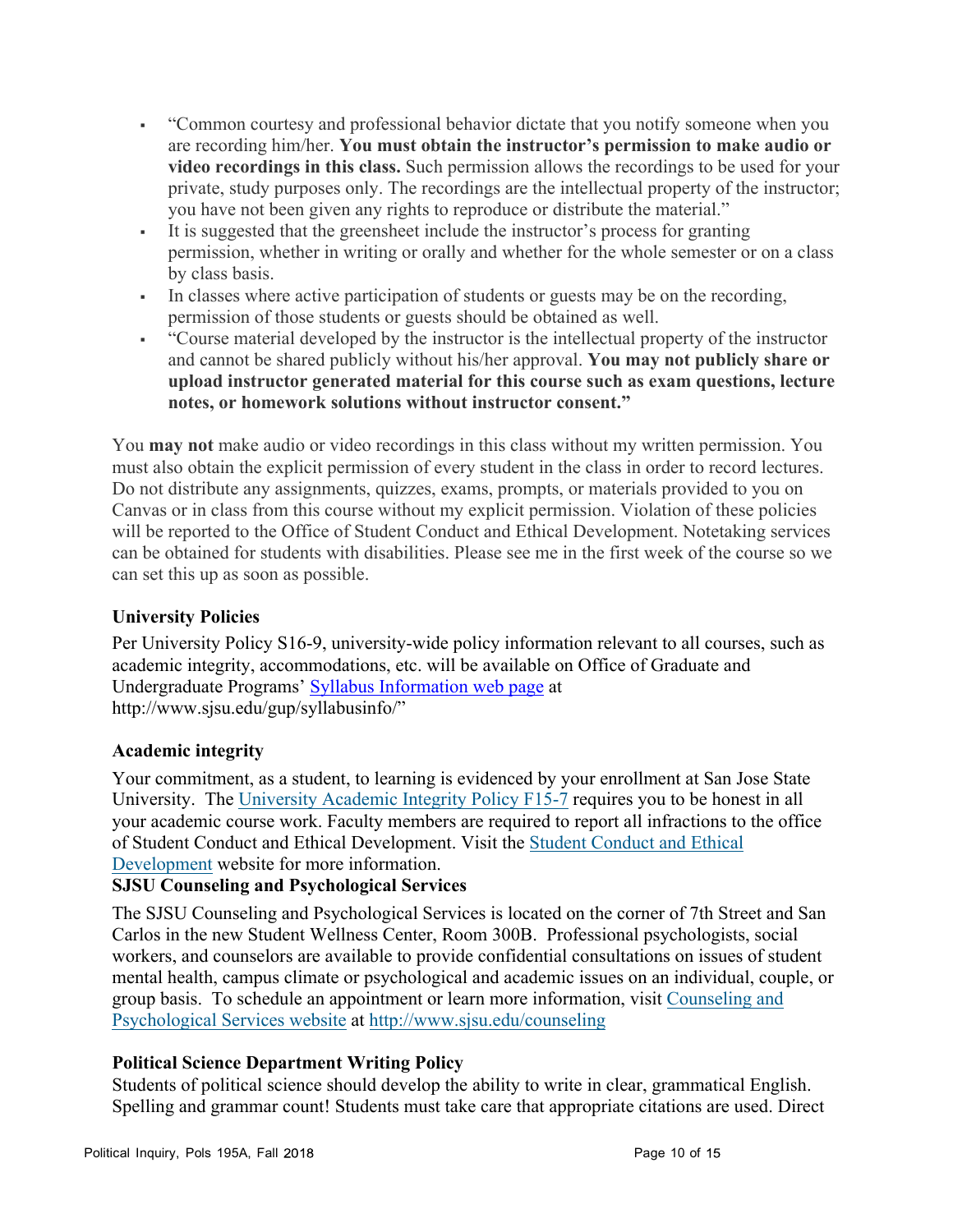quotations must be so indicated with quotation marks. Ideas from others must also be referenced. Failure to cite your sources constitutes academic misconduct, which carries with it serious sanctions. A tutorial on citations is available at http://libguides.sjsu.edu/writeandcite.The SJSU Writing Center is located in Clark Hall, Suite 126. All Writing Specialists have gone through a rigorous hiring process, and they are well trained to assist all students at all levels within all disciplines to become better writers. In addition to one-on-one tutoring services, the Writing Center also offers workshops every semester on a variety of writing topics. To make an appointment or to refer to the numerous online resources offered through the Writing Center visit http://www.sjsu.edu/writingcenter/

# **Pols 195/ Political Inquiry, Fall 2018 Course Schedule**

*The schedule below is subject to change with fair notice (provided in class, by email, or on Canvas).* 

| Week           | Date              | <b>Topics, Readings, Assignments, Deadlines</b>                                                                 |
|----------------|-------------------|-----------------------------------------------------------------------------------------------------------------|
| $\mathbf{1}$   | Tues 8/21         | Introduction to course                                                                                          |
|                |                   | Review course Canvas website                                                                                    |
|                |                   | Read: Course Syllabus                                                                                           |
|                |                   | <b>Assignment:</b> online plagiarism tutorial and quiz at:                                                      |
|                |                   | http://tutorials.sjlibrary.org/tutorial/plagiarism/index.htm                                                    |
|                |                   | <b>Assignment:</b> Syllabus quiz on Canvas.                                                                     |
|                |                   | *Follow the link to read the SJSU Academic Integrity Policy when                                                |
|                |                   | completing both of these assignments. *                                                                         |
| 1              | <b>Thurs 8/23</b> | The Scientific Study of Politics                                                                                |
|                |                   | <b>Literature Review</b>                                                                                        |
|                |                   | <b>Read:</b> Johnson, Reynolds, and Mycoff chs 1-3                                                              |
|                |                   | Assignment: Bring an article (something that interests you) from a                                              |
|                |                   | peer- reviewed social science journal.                                                                          |
| $\overline{2}$ | <b>Tues 8/28</b>  | <b>Literature Review</b>                                                                                        |
|                |                   | Read: Johnson, Reynolds, and Mycoff, ch 3                                                                       |
|                |                   | <b>Assignment:</b> Bring an article (something that interests you) from a                                       |
|                |                   | peer- reviewed social science journal                                                                           |
|                |                   | <b>Assignment:</b> Syllabus quiz (on Canvas) must be completed by 8pm<br>tonight. Late period begins at 8:01pm. |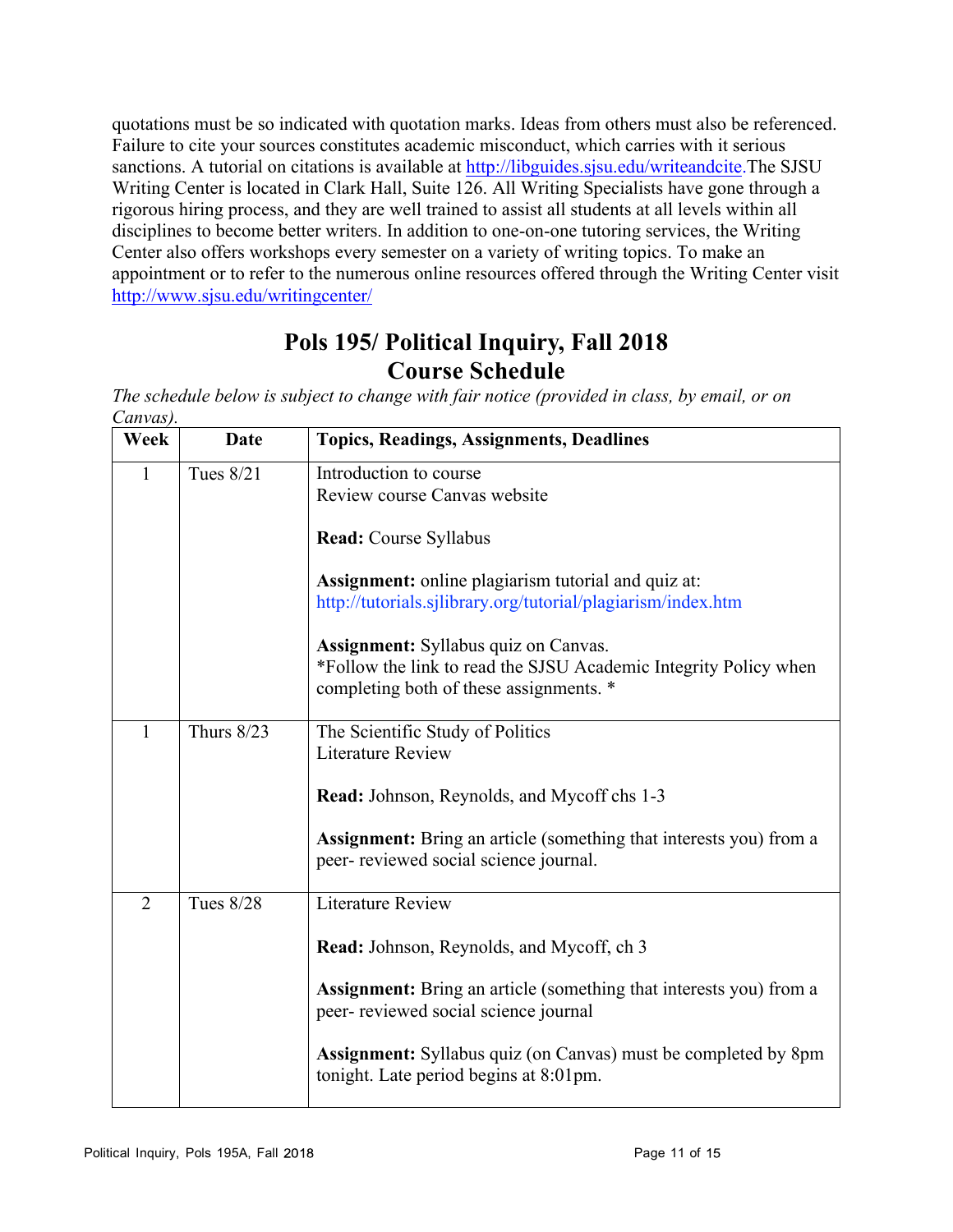| Week           | <b>Date</b>       | <b>Topics, Readings, Assignments, Deadlines</b>                                                                                                                                                    |
|----------------|-------------------|----------------------------------------------------------------------------------------------------------------------------------------------------------------------------------------------------|
| $\overline{2}$ | <b>Thurs 8/30</b> | <b>Literature Review</b>                                                                                                                                                                           |
|                |                   | Read: Johnson, et al., ch 3                                                                                                                                                                        |
|                |                   | <b>Assignment:</b> Bring an article (something that interests you) from a<br>peer- reviewed social science journal                                                                                 |
|                |                   | <b>Assignment:</b> Plagiarism quiz results due (forward your results from<br>the MLK Library to me at mary curringercival $(a)$ sjsu edu) no later<br>than 8pm tonight. Late period begins 8:01pm. |
| $\overline{3}$ | Tues, Sept 4      | Hypotheses, and Variables                                                                                                                                                                          |
|                |                   | <b>Read:</b> Johnson, et al., chs 4                                                                                                                                                                |
| $\overline{3}$ | Thurs, Sept 6     | Hypotheses, and Variables                                                                                                                                                                          |
|                |                   | Read: Johnson, et al., chs 4                                                                                                                                                                       |
| $\overline{4}$ | Tues, Sept 11     | Introduction to Survey Research: Interviewing                                                                                                                                                      |
|                |                   | <b>Read:</b> Johnson, et al., ch 6 pps. 203-209, ch 10                                                                                                                                             |
|                |                   | Assignment: In-class training for community survey project                                                                                                                                         |
| $\overline{4}$ | Thurs, Sept 13    | <b>Community Survey Training</b>                                                                                                                                                                   |
|                |                   | Assignment: In-class training for community survey project                                                                                                                                         |
| 5              | Tues, Sept 18     | Sampling                                                                                                                                                                                           |
|                |                   | Read: Johnson, et al., ch 7                                                                                                                                                                        |
| 5              | Thurs, Sept 20    | Measurement                                                                                                                                                                                        |
|                |                   | <b>Read:</b> Johnson, et al., chs 5<br><b>Assignment:</b> Quiz #1 at the beginning of class                                                                                                        |
| 6              | Tues, Sept 25     | Measurement                                                                                                                                                                                        |
|                |                   | Read: Johnson, et al., chs 5                                                                                                                                                                       |
| 6              | Thurs, Sept 27    | In-class meetings about research projects                                                                                                                                                          |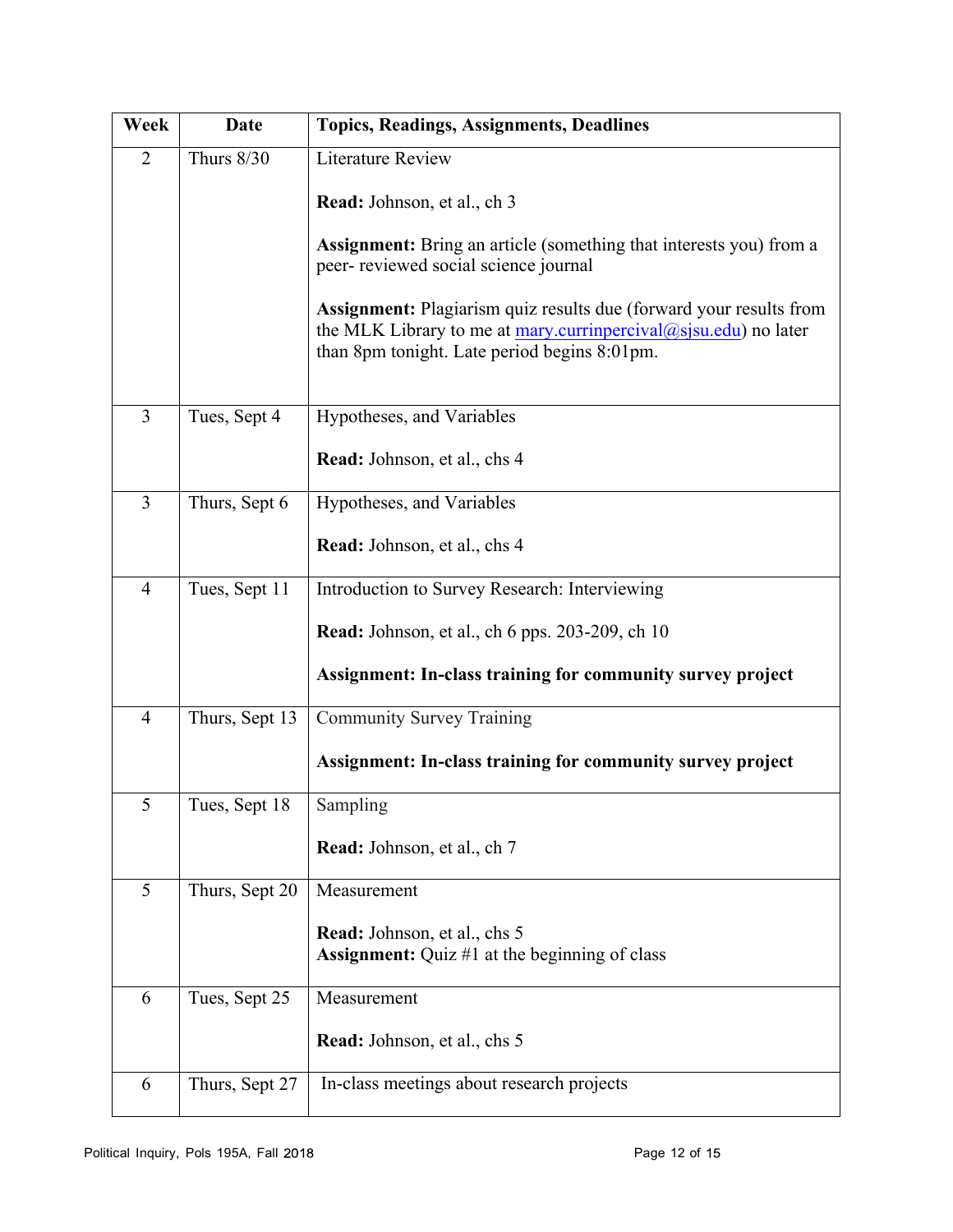| Week           | <b>Date</b>   | <b>Topics, Readings, Assignments, Deadlines</b>             |
|----------------|---------------|-------------------------------------------------------------|
| $\overline{7}$ | Tues, Oct 2   | Research Design                                             |
|                |               | <b>Read:</b> Johnson, et al., ch 6                          |
| $\overline{7}$ | Thurs, Oct 4  | Experimental designs                                        |
|                |               | Read: Johnson, et al., ch 6                                 |
| 8              | Tues, Oct 9   | Experimental designs                                        |
|                |               | Read: Johnson, et al., ch 6                                 |
| 8              | Thurs, Oct 11 | Quasi-Experimental Designs<br>Natural Experiments           |
|                |               |                                                             |
|                |               | Read: Johnson, et al., ch 6                                 |
|                |               | <b>Assignment:</b> Quiz #2 at the beginning of class        |
| 9              | Tues, Oct 16  | Nonexperimental Design: Survey Research                     |
|                |               | Read: Johnson, et al., ch 10                                |
|                |               | Assignment: Measurement Paper due today at the end of class |
| 9              | Thurs, Oct 18 | <b>Midterm Exam in class</b>                                |
| 10             | Tues, Oct 23  | Nonexperimental Design: Survey Research                     |
|                |               | Read: Johnson, et al., ch 10                                |
| 10             | Thurs, Oct 25 | Questionnaire Design                                        |
|                |               | Read: Johnson, et al., ch 10                                |
| 11             | Tues, Oct 30  | Questionnaire Design                                        |
|                |               | Read: Johnson, et al., ch 10                                |
| 11             | Thurs, Nov 1  | Questionnaire Design                                        |
|                |               | Read: Johnson, et al., ch 10                                |
|                |               | <b>Assignment:</b> Quiz #3 at the beginning of class        |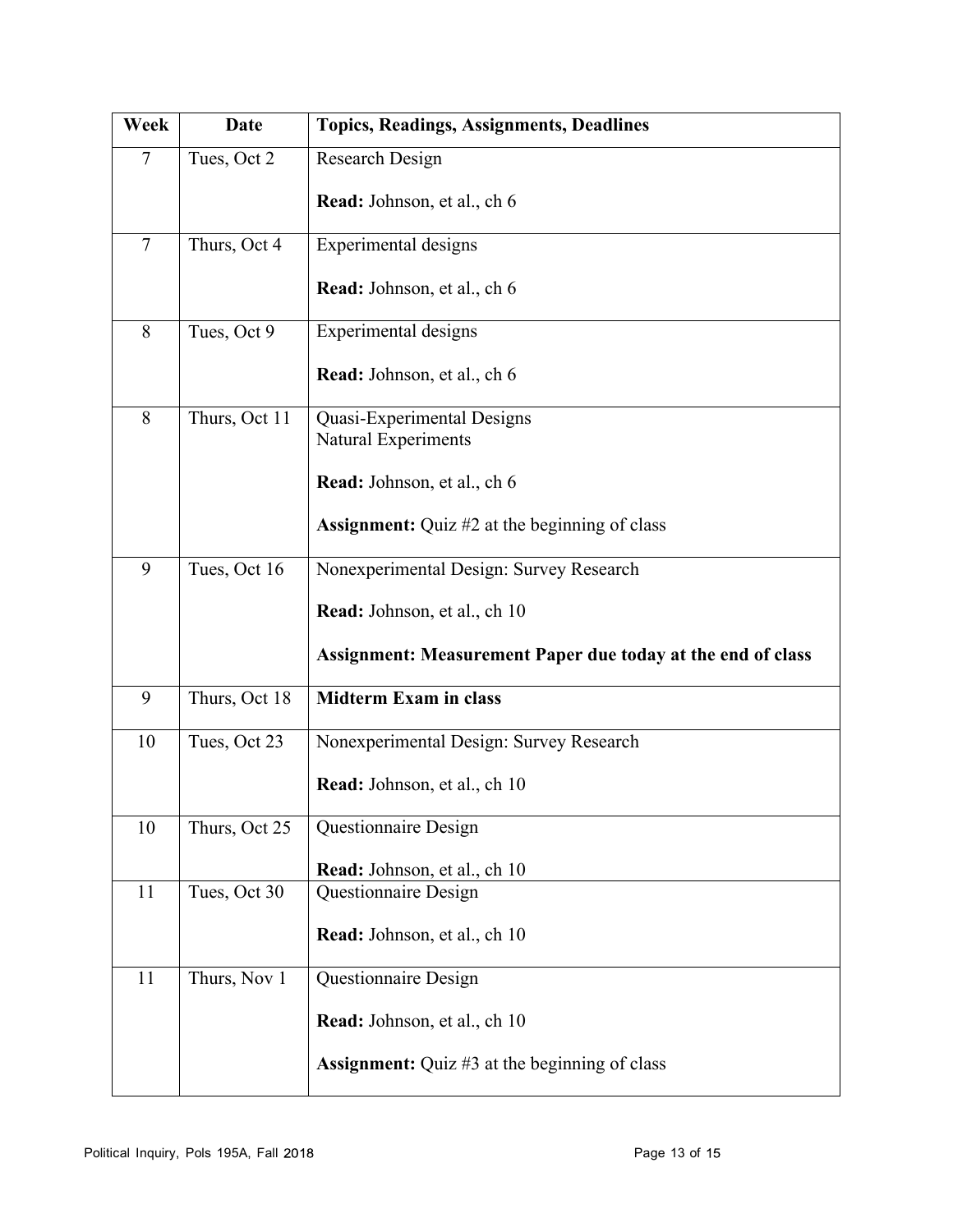| Week | <b>Date</b>   | <b>Topics, Readings, Assignments, Deadlines</b>                                                                                                                                                             |
|------|---------------|-------------------------------------------------------------------------------------------------------------------------------------------------------------------------------------------------------------|
| 12   | Tues, Nov 6   | Qualtrics Training and Programming                                                                                                                                                                          |
|      |               | Bring a laptop to class today. See technology requirement<br>section for information about obtaining equipment on campus.                                                                                   |
| 12   | Thurs, Nov 8  | Qualtrics Training and Programming                                                                                                                                                                          |
|      |               | Bring a laptop to class today. See technology requirement<br>section for information about obtaining equipment on campus.                                                                                   |
| 13   | Tues, Nov 13  | Other Types of Research Designs-Observational Studies                                                                                                                                                       |
|      |               | Read: Johnson, et al., ch 8                                                                                                                                                                                 |
| 13   | Thurs, Nov 15 | Other Types of Research Designs—Observational Studies                                                                                                                                                       |
|      |               | <b>Read:</b> Johnson, et al., ch 8                                                                                                                                                                          |
| 14   | Tues, Nov 20  | Document Analysis and Content Analysis                                                                                                                                                                      |
|      |               | Read: Johnson, et al., chs 9                                                                                                                                                                                |
| 14   | Thurs, Nov 22 | Thanksgiving                                                                                                                                                                                                |
| 15   | Tues, Nov 27  | Intro to Descriptive Statistics                                                                                                                                                                             |
|      |               | Read: Johnson, et al., ch 11                                                                                                                                                                                |
|      |               | <b>Assignment:</b> Online survey project due no later than 8pm today.<br>Email your survey to me. Invite me to participate and invite me to<br>collaborate on the survey. You may submit your survey early. |
| 15   | Thurs, Nov 29 | Intro to Descriptive Statistics                                                                                                                                                                             |
|      |               | Read: Johnson, et al., ch 11                                                                                                                                                                                |
| 16   | Tues, Dec 4   | Intro to Inferential Statistics                                                                                                                                                                             |
|      |               | Read: Johnson, et al., ch 12                                                                                                                                                                                |
|      |               | Assignment: Research Paper Due at the end of class today.                                                                                                                                                   |
| 16   | Thurs, Dec 6  | Research Design Q & A                                                                                                                                                                                       |
|      |               | <b>Assignment:</b> Quiz #4 at the beginning of class                                                                                                                                                        |